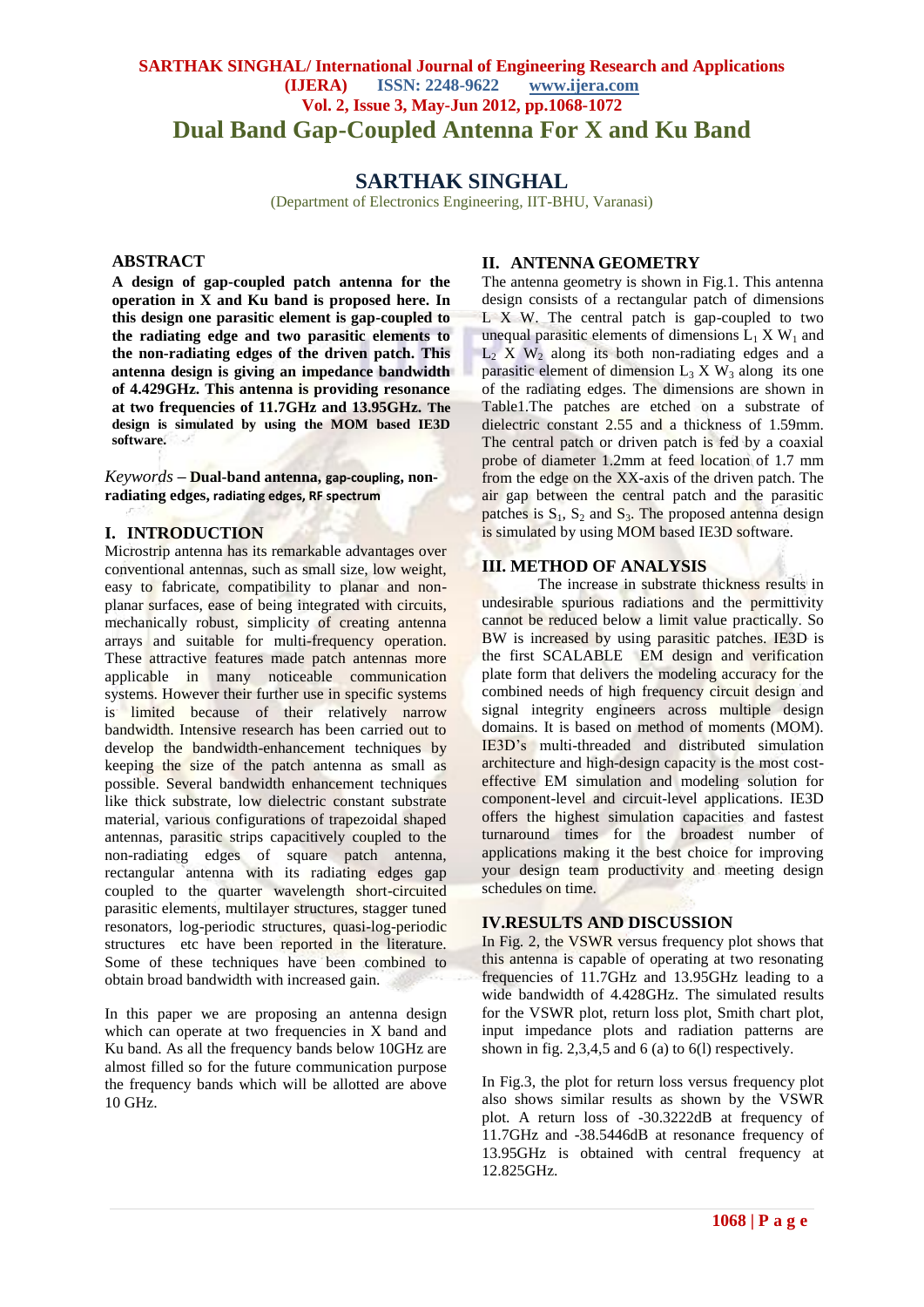#### **SARTHAK SINGHAL/ International Journal of Engineering Research and Applications (IJERA) ISSN: 2248-9622 www.ijera.com Vol. 2, Issue 3, May-Jun 2012, pp.1068-1072**

## **V. CONCLUSION**

Asymmetrical structure for the dual band microstrip patch antenna operating in X band and Ku band is investigated and simulated in this paper. The simulated plots of various parameters like return loss, input impedance and radiation pattern have shown well performance for the operation of this dual band antenna in the above stated RF bands..

### **REFERENCE**

- [1] G.Kumar and K.C.Gupta, "Broad-Band Microstrip Antennas Using Additional Resonators Gap-Coupled to the Radiating Edges", IEEE Transactions on antennas and propagation, vol. Ap-32, no. 12, December 1984, pp.1375- 1379.
- [2] G.Kumar and K.C.Gupta, "Nonradiating Edges and Four Edges Gap-Coupled Multiple Resonator Broad-Band Microstrip Antennas", IEEE Transactions on antennas and propagation, vol. Ap-33, no. 2, February 1985, pp.173-178
- [3] IE3D 14.1, Zeland Software Inc., Fremont, CA, 2008
- [4] I.J. Bahl and P. Bhartia, Microstrip antennas, Artech House, Norwood, MA, 1980.
- [5] G. Kumar and K.P. Ray, Broadband Microstrip Antennas, Artech House, Norwood, MA, 2003.
- [6] Sarthak Singhal, A.K.Singh and M.K.Meshram, "Broadband Microstrip Antenna Using Radiating Edge Coupled Parasites", AEMC-2011 Conference proceedings.
- [7] Sarthak Singhal, A.K.Singh and M.K.Meshram, "Slot Loaded Broadband Microstrip Antenna With Parasitic Elements", 2011 National Conference on Recent Advances in Microwave Engineering proceedings.
- [8] Sarthak Singhal, "Microstrip Antenna Bandwidth Enhancement Using Slot Loading And Parasitic Elements", ICEEE-2012 conference proceedings organized by IRNET at Delhi.

#### **Table1. Dimensions of the proposed antenna design**

| $\epsilon_{\rm r}$ | h      |                | L                |                   | W               |                | $L_1$            | $\mathbf{W}_1$  | $S_1$             |
|--------------------|--------|----------------|------------------|-------------------|-----------------|----------------|------------------|-----------------|-------------------|
| 2.55               | 1.59mm |                | 10 <sub>mm</sub> |                   | 7 <sub>mm</sub> |                | 10 <sub>mm</sub> | 5.5mm           | 0.1 <sub>mm</sub> |
| $L_{2}$            |        | $\mathbf{W}_2$ |                  | S <sub>2</sub>    |                 | $\mathbf{L}_3$ |                  | $W_3$           | $S_3$             |
| 10 <sub>mm</sub>   |        | 5.7mm          |                  | 0.1 <sub>mm</sub> |                 | 5.5mm          |                  | 7 <sub>mm</sub> | 0.1 <sub>mm</sub> |







Figure 2. VSWR v/s frequency plot



Figure 3. Return loss v/s frequency plot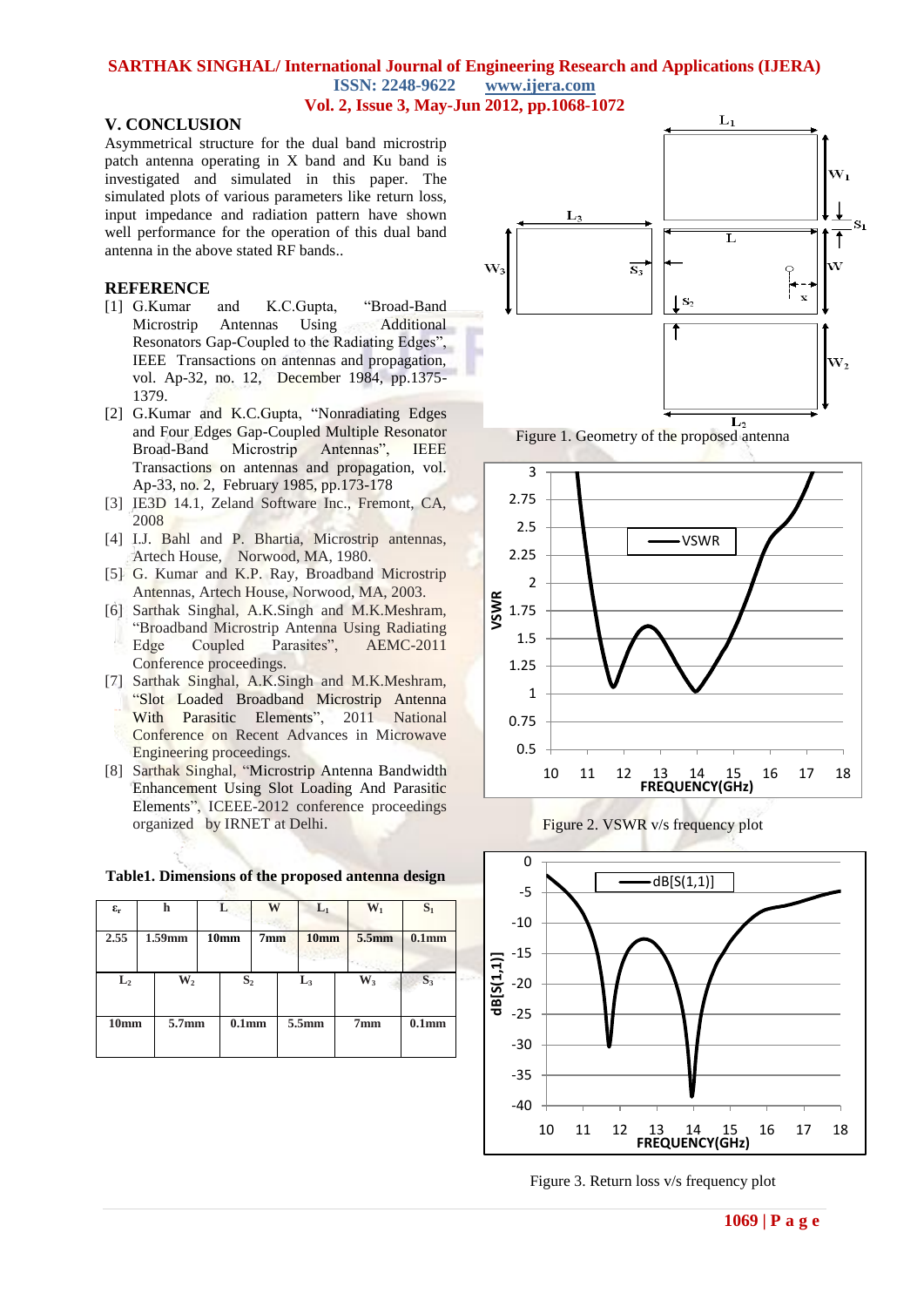

**SARTHAK SINGHAL/ International Journal of Engineering Research and Applications (IJERA) ISSN: 2248-9622** 

**1070 | P a g e**